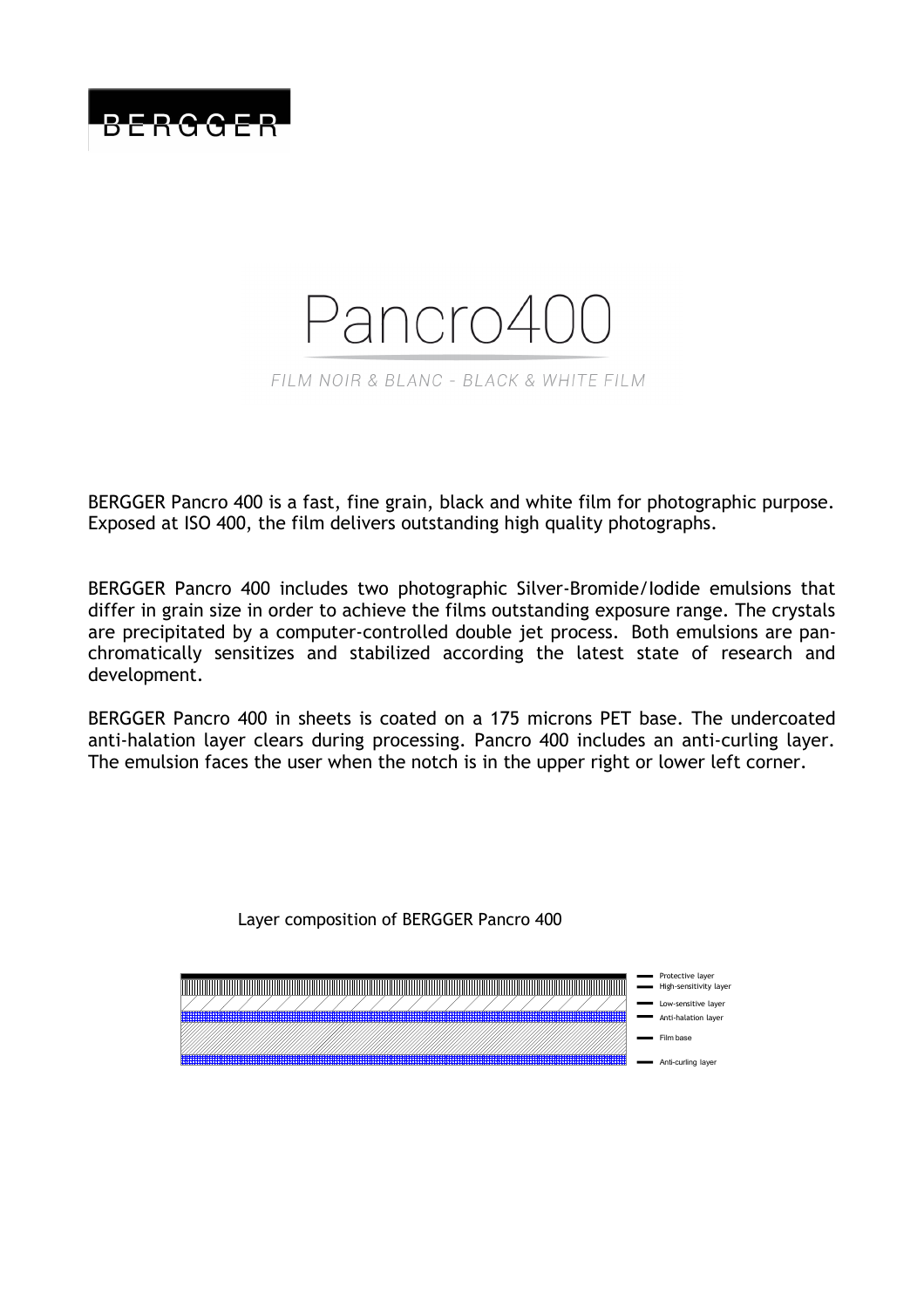

#### **Processing of Pancro 400**

#### *Presoaking*

It is highly recommanded to presoak in water at least for one minute. The water should be at the same temperature as process temperature. Before using BERGGER PMK developer, the film must be presaoked in water for 5 minutes, at one degree warmer than developer.

#### *Developer*

Developing times are given for a contrast of 0,7 in the following chart.

It is recommended to agitate during the 30 first seconds, and then, ten seconds at the top of every minute. If using PMK, the tank must be agitated during the 30 first seconds, and then two agitations every 15 seconds.

#### *Stop bath*

A stop bath, composed by acetic acid (2%) can be used to stop the action of the developer, before using the fixer.

Time of this bath must be comprised between 30 seconds and 60 seconds, and its temperature must be the same as the rest of the process.

It is possible to replace this bath with a plain water bath, at the same temperatureas the process. Using water allows the film to continue developing in the shadows during the stop stage.

#### *Fixer*

BERGGER PANCRO 400 needs a longer the usual fixing time. In rapid, non hardenning fixer, it is recommended to use a dilution of 1+4 for 6 minutes.

#### *Washing*

BERGGER recommands the following washing sequence, which is efficient and environment friendly.

- A rinse in a sulphite bath (10 %) will allow to eliminate the chemicals complexes resulting from fix bath, and also allow the full dissolution of the anti-halation layer.
- 10 washes in clear water, every ten minutes will allow to eliminate all chemical residue remaining in the gelatin.
- Final rinse in demineralized water, with wetting agent at the concentration of  $1+200$ .

#### *Drying*

The film should be hung to dry in a dry and dust-free environment. It is recommended to eliminate the water drop that forms at the lower corner of the film, with a tissue, or absorbing paper.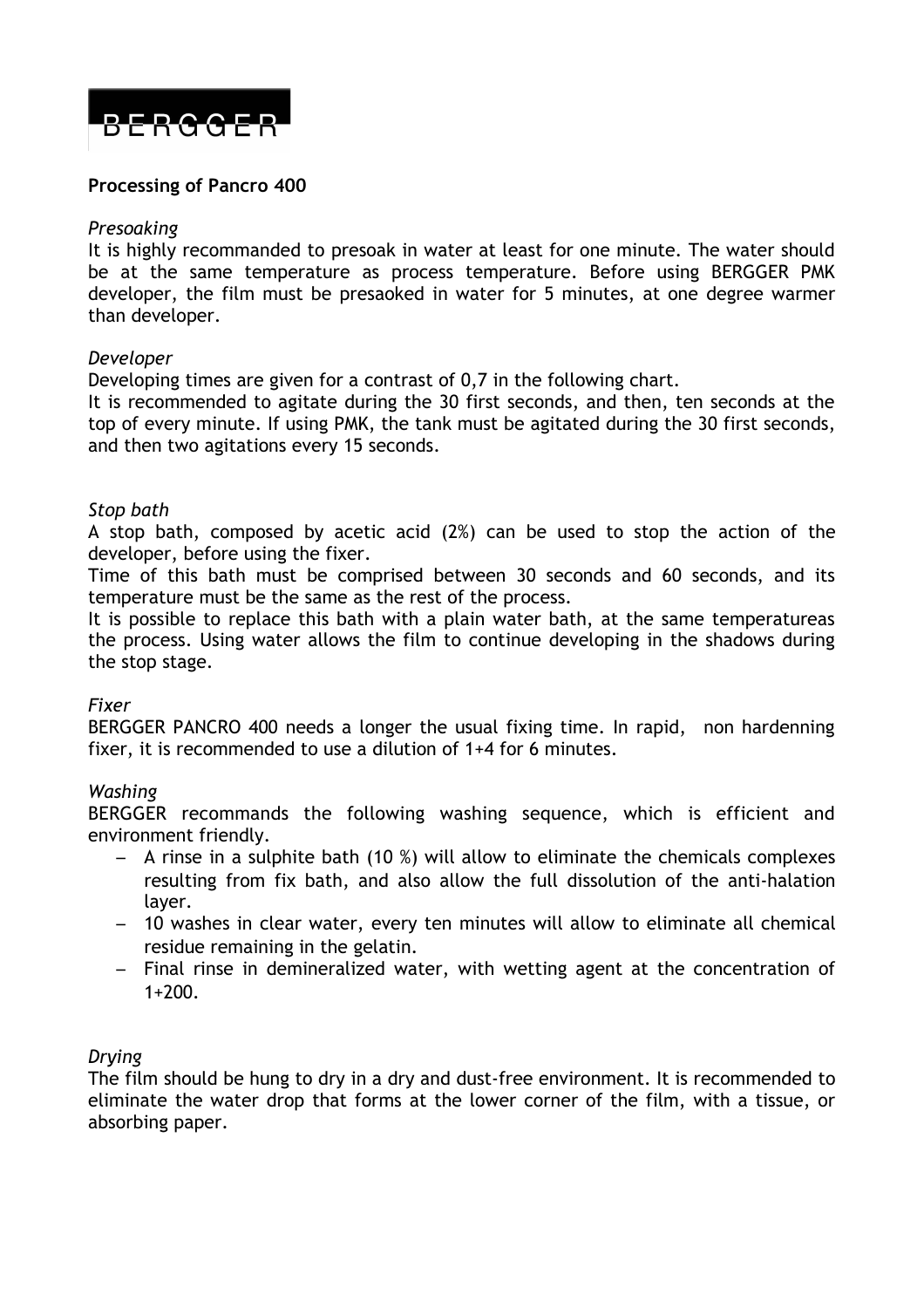

### **TIME / TEMP CHART**

#### **– CHARTE DE CORRESPONDANCE TEMPERATURE / TEMPS**

| Temperature  |                 |                |                 |                           |                |  |  |
|--------------|-----------------|----------------|-----------------|---------------------------|----------------|--|--|
| Time / Temps | $20^{\circ}$ C  | $21^{\circ}$ C | $22^{\circ}$ C  | $23^{\circ}$ C            | $24^{\circ}$ C |  |  |
|              | $4^{\circ}$     | <b>NR</b>      | <b>NR</b>       | <b>NR</b>                 | <b>NR</b>      |  |  |
|              | 4'30            | $4^{\circ}$    | NR              | <b>NR</b>                 | <b>NR</b>      |  |  |
|              | 5 <sup>′</sup>  | 4'30           | 4'15            | $\boldsymbol{4}^{\prime}$ | <b>NR</b>      |  |  |
|              | 5'30            | $5^{\circ}$    | 4'30            | 4'15                      | $4^{\circ}$    |  |  |
|              | 6 <sup>1</sup>  | 5'30           | 5 <sup>′</sup>  | 4'45                      | 4'15           |  |  |
|              | 6'30            | 6 <sup>1</sup> | 5'50            | $5^{\circ}$               | 4'45           |  |  |
|              | $7^{\circ}$     | 6'30           | 6 <sup>1</sup>  | 5'30                      | $5^{\circ}$    |  |  |
|              | 7'30            | $7^{\circ}$    | 6'25            | 6'55                      | 5'25           |  |  |
|              | $8^{\circ}$     | 7'20           | 6'45            | 6'15                      | 5'45           |  |  |
|              | 8'30            | 7'45           | 7'15            | 6'45                      | 6'10           |  |  |
|              | 9'              | 8'20           | 7'40            | $7^{\circ}$               | 6'30           |  |  |
|              | 9'30            | 8'40           | $8^{\circ}$     | 7'30                      | 6'45           |  |  |
|              | 10'             | 9'15           | 8'30            | 7'45                      | 7'15           |  |  |
|              | 10'30           | 9'45           | 9'              | 8'15                      | 7'40           |  |  |
|              | 11'             | 10'15          | 9'15            | 8'40                      | $8^{\circ}$    |  |  |
|              | 11'30           | 10'40          | 9'45            | 9'                        | 8'15           |  |  |
|              | 12'             | 11'            | 10'15           | 9'20                      | 8'45           |  |  |
|              | 12'30           | 11'30          | 10'40           | 9'45                      | 9'             |  |  |
|              | 13'             | 12             | 11'             | 10'15                     | 9'25           |  |  |
|              | 13'30           | 12'30          | 11'30           | 10'35                     | 9'45           |  |  |
|              | 14'             | 12'50          | 11'45           | 11'                       | 10'            |  |  |
|              | 14'30           | 13'25          | 12'15           | 11'25                     | 10'30          |  |  |
|              | 15'             | 13'45          | 12'40           | 11'45                     | 10'50          |  |  |
|              | 15'30           | 14'15          | 13'15           | 12'15                     | 11'15          |  |  |
|              | 16'             | 14'45          | 13'40           | 12'30                     | 11'30          |  |  |
|              | 16'30           | 15'15          | 14'             | 13'                       | 11'            |  |  |
|              | 17 <sup>°</sup> | 15'45          | 14'30           | 13'15                     | 12'15          |  |  |
|              | 17'30           | 16'15          | 14'45           | 13'40                     | 12'30          |  |  |
|              | 18'             | 16'30          | 15'15           | 14'10                     | 13'            |  |  |
|              | 18'30           | 17             | 15'45           | 14'30                     | 13'25          |  |  |
|              | 19'             | 17'30          | 16'10           | 14'50                     | 13'45          |  |  |
|              | 19'30           | 18'            | 16'30           | 15'20                     | 14'15          |  |  |
|              | $20^{\circ}$    | 18'30          | 17 <sup>°</sup> | 15'45                     | 14'30          |  |  |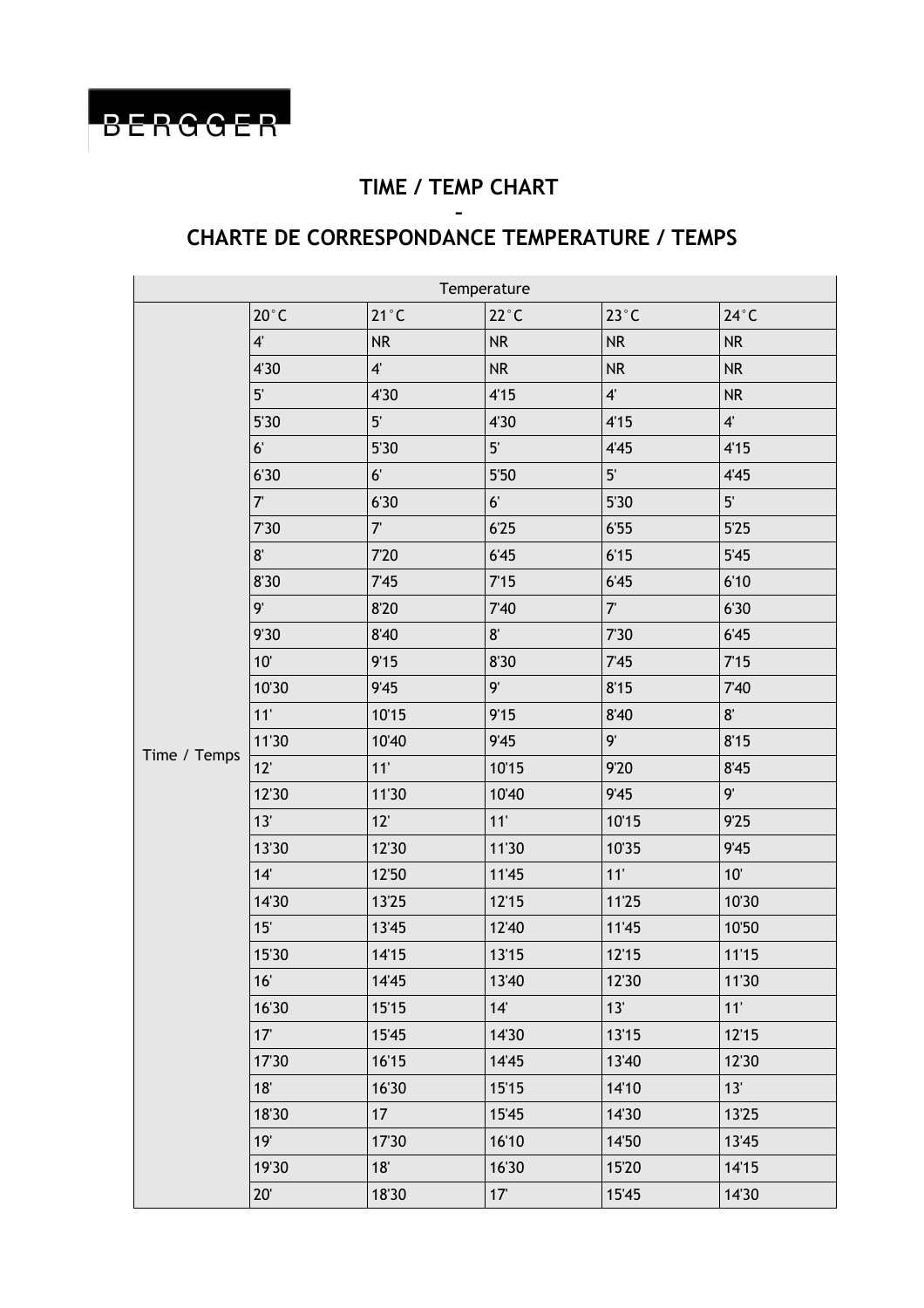

#### *Developing times :*

The following developing times are given as a starting point, to reach a contrast value of γ=0,70, at a developer temperature of 20°C, when the film is rated at 400 ISO . These developing times can be adapted, depending on the photographer's needs.

| <b>Developer</b>       | <b>Dilution</b> | Developing time |
|------------------------|-----------------|-----------------|
| Kodak D76              | <b>Stock</b>    | 9 min.          |
| Kodak D76              | $1 + 1$         | $17$ min.       |
| Bergger BERSPEED       | $1+1$           | 12 min.         |
| Bergger PMK            | $1+2+100$       | $18$ min.       |
| Bergger BER49          | <b>Stock</b>    | 14 min.         |
| Bergger BER49          | $1+1$           | $23$ min.       |
| Kodak HC110            | B               | $9$ min.        |
| R09 One Shot / Rodinal | $1 + 25$        | 8 min.          |
| R09 One Shot / Rodinal | $1 + 50$        | 22 min.         |
| R09 Studio / Studional | $1 + 15$        | $6$ min.        |
| Rollei SUPERGRAIN      | $1+9$           | 9 min. 30       |
| Kodak XTOL             | <b>Stock</b>    | 10 min.         |
| Kodak XTOL             | $1+1$           | 18 min.         |
| Ars-Imago FD           | $1 + 39$        | 10 min. 30      |

## **Long exposure corrections**

BERGGER Pancro 400 exhibits no reciprocity failures for exposures shorter than one second. For longer exposure times, please follow the table below.

| Temps d'exposition théorique | Correction d'exposition (f - stops) |
|------------------------------|-------------------------------------|
| < 1 seconde                  | Aucune                              |
| 1 seconde                    | $+0,5$                              |
| 10 secondes                  | $+1,3$                              |
| 60 secondes                  | $+2$                                |